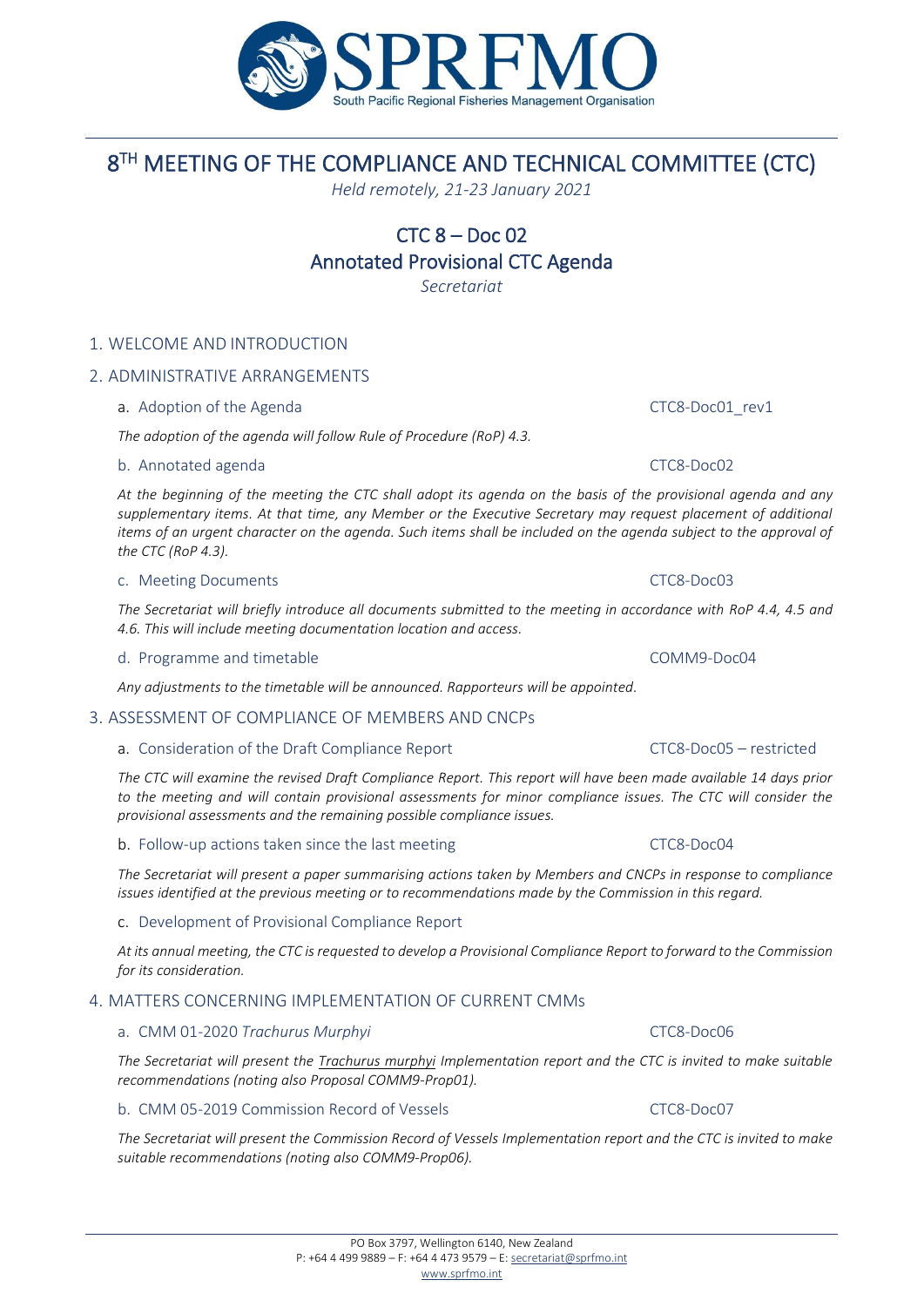#### CTC8 – Doc 02 *Annotated Provisional CTC Agenda*

# c. CMM 06-2020 Commission VMS Implementation report CTC8-Doc08

*The Secretariat will present the Commission VMS Implementation and operation report and the CTC is invited to make suitable recommendations (noting also Proposal COMM9-Prop07).*

# d. CMM 07-2019 Port Inspection Implementation report CTC8-Doc09

*The Secretariat will present the Port inspection Implementation report and the CTC is invited to make suitable recommendations (noting also Proposal COMM9-Prop08).*

#### e. CMM 16-2019 SPRFMO Observer Programme including evaluation Observer Programmes

CTC8-Doc10\_Rev1

*The Secretariat will present the SPRFMO Observer Programme Implementation report and the CTC is invited to make suitable recommendations, including in relation to the three final reports regarding SPRFMO Accreditation of the national Observer programmes for Australia, Chile and New Zealand. (noting also Proposal COMM9-Prop13).*

# 5. EXAMINATION OF CURRENT AND DRAFT IUU VESSEL LIST

### a. Examination of the 2021 Draft IUU Vessel List CTC8-Doc11 – restricted

*The CTC will examine the 2021 Draft IUU Vessel List and may remove vessels as per paragraph 12 of CMM 04-2020 (IUU Vessel List).*

#### b. Examination of the Current (2020) IUU Vessel List CTC8-Doc11– restricted

*The CTC will examine the Current IUU Vessel List, including any available updates, and may recommend which vessels if any should be removed from the list as per paragraph 13b of CMM 04-2020 (IUU Vessel List).*

*The CTC will discuss the recent request made by the Republic of Angola to remove the BELLATOR from the IUU Vessel List*

### c. Development of a 2021 Provisional IUU Vessel List

*Following the examination of the Draft and Current IUU Vessel List, the CTC shall adopt a 2021 Provisional IUU List and recommend to the Commission which, if any, vessels shall be removed from the Current IUU Vessel List.*

### 6. ASSESSMENT OF CNCPs APPLICATIONS

a. Current CNCPs **CTC8-Doc12** 

*The CTC shall consider applications to renew CNCP status and provide recommendations to the Commission.*

b. Other applicants

*No new CNCP applications have been received.*

### 7. CONSERVATION AND MANAGEMENT MEASURES

- a. Proposals to amend current CMMs:
	- a01. CMM 01-2020 Trachurus Murphyi (PER) COMM9-Prop01 a02. CMM 03-2020 Bottom fishing (AUS) COMM9-Prop02 a03. CMM 03-2020 Bottom fishing (EU) COMM9-Prop03 a04. CMM 03-2020 Bottom fishing (NZL) COMM9-Prop04 a05. CMM 03a-2020 Deepwater species (NZL) COMM9-Prop05 a06. CMM 05-2019 Record of Vessels (PER) COMM9-Prop06/6.1 a07. CMM 06-2020 Commission VMS (CHL) COMM9-Prop07 a08. CMM 07-2019 Port Inspection (CHL) COMM9-Prop08 a09. CMM 11-2015 High Seas Boarding & Inspection (USA) COMM9-Prop09 a10. CMM 12-2020 Transhipment (ECU) COMM9-Prop10 a11. CMM 13-2020 Exploratory Fisheries (CHL) COMM9-Prop11 a12. CMM 14b-2020 Exploratory Potting (COK) COMM9-Prop12 a13. CMM 16-2019 Observer Programme (PER) COMM9-Prop13